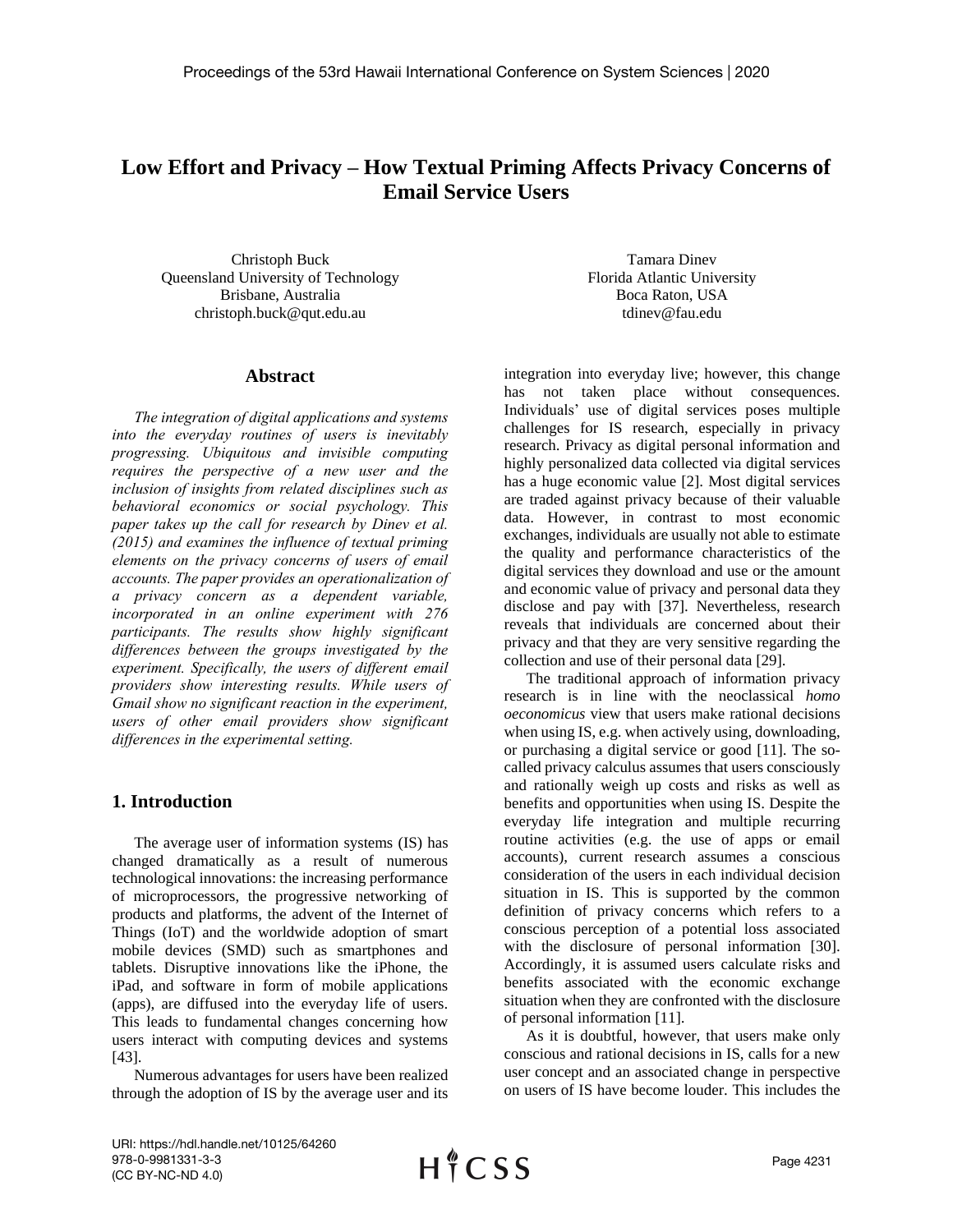demand for the integration of research methods and findings from adjacent research domains such as behavioral economics, social psychology and consumer behavior [12]. This article takes up the call for research and investigates the influence of priming and message framing on users' privacy concerns.

Textual priming elements are omnipresent in everyday user life, especially in IS. Against this background, this paper examines the following research question: Do textual priming stimuli have an influence on the privacy concerns of users of information systems?

To address this research question, the remainder of this article is structured as follows. In the following section, relevant work in information privacy research and behavioral economics in the field of IS and digital services is reviewed. In the methodology section, we present the study design of our online experiment. Subsequently, we interpret and discuss our results and their implications for theory and practice. Finally, a conclusion is provided containing the limitations of our study and suggesting avenues of future research.

# **2. Relevant work**

#### **2.1. Information privacy research**

Privacy encompasses several areas of human life and is used in numerous academic disciplines; therefore, it lacks a holistic definition [33, 35]. Consequently, different domains are subsumed under the umbrella term of privacy. Smit et al. (2011) divide privacy into physical privacy and informational privacy. Information privacy refers to information that is individually identifiable or describes the private informational spheres of an individual [33]. Within the scope of IS, personal information is gathered through the analysis of personal data. Thus, this article treats personal information and personal data as equal [7, 26]. Therefore, we will use the term privacy as a reference to information privacy throughout the remainder of this article.

One of the most discussed phenomenon in privacy literature is the so-called privacy paradox. Thus, users articulate high privacy concerns and do not intend to disclose data to IS that could violate their privacy, but behave in an opposite manner [28]. Accordingly, users have a high level of attention with regard to data misuse, but do not change their behavior with regard to data transmission and potential abuse. A consistent, theory-based model for explaining the dichotomy described by the privacy paradox is lacking so far [22].

Privacy has an enormous economic value due to the possibilities of collection, storage, linkage and

analysis of data in IS [36, 37]. Regarding data quality, recent developments in mobile technology and an ever-increasing digitization of everyday tasks have led to an unprecedented precision of continuously updated and integrated personal data. Data generated through consumers' use of IS is of particular value. It offers extensive insights into consumers' digital lives, but also into their real lives. While data generated by a single IS contains only a tiny fraction of information about the consumer, the variety of data which can be created is extraordinary. This link to the individual identity creates a deep and holistic picture of the consumer.

Since privacy is seen as a commodity in IS, it is defined as an independent class of goods by the World Economic Forum [8, 36]. As a result, privacy is no longer seen as an absolute social value, but as part of an individual or social cost-benefit analysis [37]. This cost-benefit assessment is described in the literature by the privacy calculus [10, 11]. Users therefore weigh the risks of disclosing personal data against the economic or social benefits and decide according to their preferences. In line with the neoclassical *homo oeconomicus* view, users make this rational decision when downloading, purchasing, and using a digital service or good. The privacy calculus therefore assumes that the users in the decision-making situation rationally weight the aspect of privacy and thus the ability to objectively evaluate the disclosure of personal information and its consequences.

Privacy itself is based on insights, perceptions and experiences and cannot be rationally captured [33]. The measurement of privacy is therefore difficult to operationalize. Concerns about privacy have been established in the IS research domain as a central object of investigation and as a widely recognized proxy for privacy [19, 33]. Due to the broad application of privacy concerns, different perspectives and definitions of privacy concerns have developed in the scientific discourse. A very broad definitional approach of privacy concerns can be seen in the understanding that privacy is defined as the subjective view of users regarding fairness in the handling of personal data [26]. In this article, privacy concerns are defined as users concerns about a possible future loss of privacy as a result of voluntary or involuntary disclosure of personal data [11].

The neoclassic economic assumption of the rationally decisive user raises numerous questions against the background of decision-making in IS. According to economic theory, users do not disclose their data if they do not expect any added value from it [40]. In addition, markets with high information asymmetries inevitably fail [4, 18]. Since the emergence of the (monetary) value of personal data in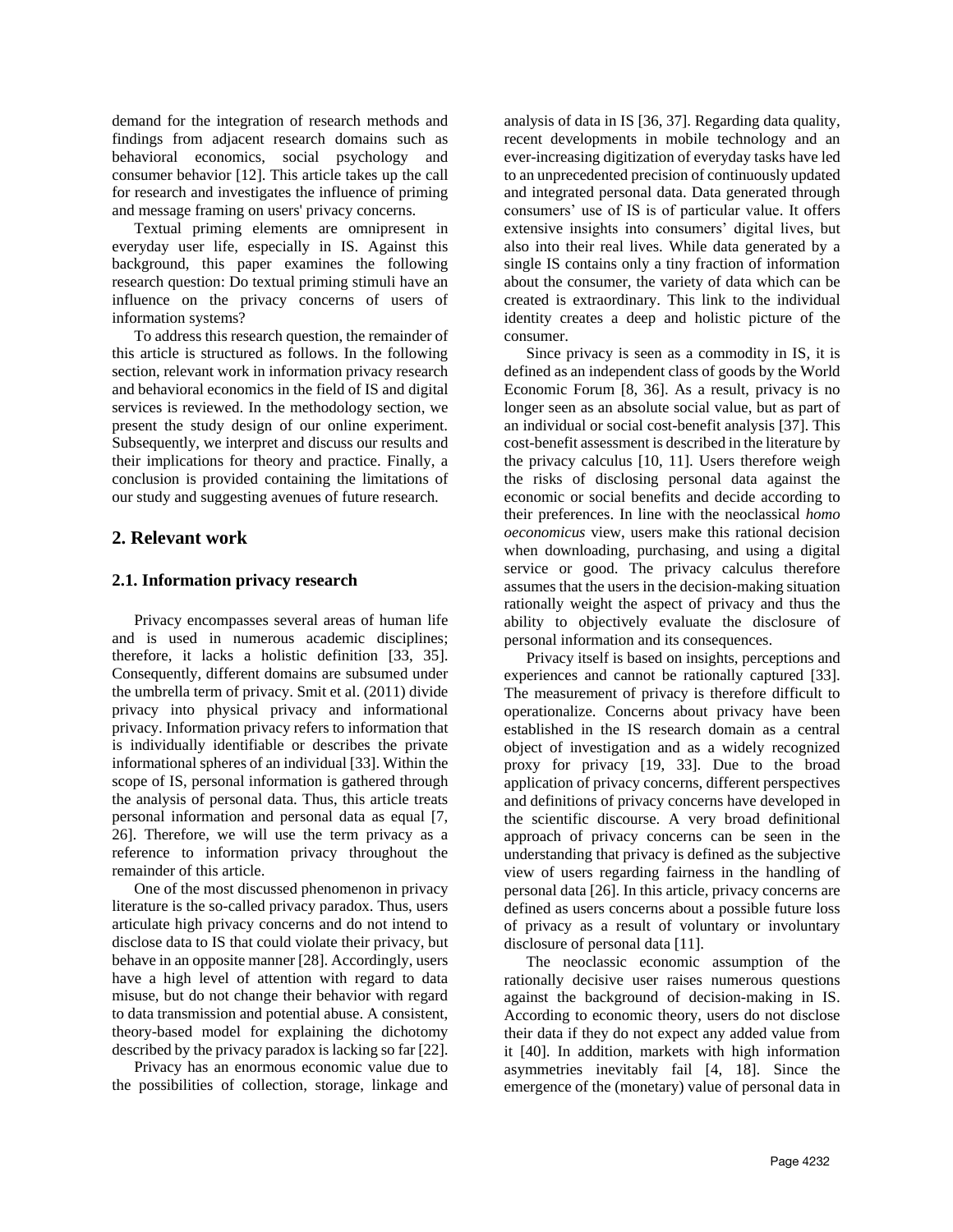digital environments is complex and cannot be assessed by the user, the calculation of privacy, which is often examined in isolation in the literature, must be critically questioned. Taking this view into account, the average user of IS would not use any IS. The reality shows the opposite result.

Nevertheless, most of the existing privacy research in IS disregards the fact that individuals usually do not fully reflect on their behavior regarding privacy options and thus do not exhaustively reflect the status quo of information privacy research. Smith et al. (2011) indicated that several linkages are affected by the privacy paradox, but they did not provide any further explanation of it. So far, IS research, and the APCO model as the most cited macro model and a reflection of the existing information privacy literature, has supposed that privacy-related behaviors are represented by deliberate, high-effort processes [7, 12, 25, 33]. Thus, the existing macro models make the critical assumption that "responses to external stimuli result in deliberate analyses, which lead to fully informed privacy-related attitudes and behaviors" [12]. Taking the mass adoption of modern IS and the 'new user' in experiential computing into account [43], the current state of IS research does not incorporate enough knowledge known from behavioral economics, social psychology, consumer behavior, and other related research domains.

# **2.2. Behavioral economics in IS**

According to neoclassical economic theory, humans make rational decisions with regard to their preferences. However, drawing from the knowledge of psychology and economics, behavioral economics assumes that due to cognitive biases and peripheral cues individuals do not act in a consistently rational manner although they are making their best effort [5]. This is also true for personal information disclosure, as privacy is a complex dilemma resulting in different opinions, attitudes as well as behaviors which are noticeably different from one individual to another. Individuals are influenced by subjective threats, potential damages, psychological needs and actual personal economic returns that all shape their choices whether to protect or to disclose personal information [17]. However, this does not directly imply that individuals make irrational or wrong decisions. More subtly, the systematic inconsistencies and decision biases propose that richer theories are needed to understand how and which challenges and obstacles affect the way individuals make judgements about their information privacy [1].

Individuals face two major uncertainties when dealing with privacy decision problems: Firstly, they don't know what the relevant outcomes are under differently contexted situations. Secondly, they are not aware of the related consequences [17]. These uncertainties occur because individuals often do not have sufficient information and limited knowledge about the action that can be taken to protect (or give away) personal data and how third parties handle the data. Further, the consequences are generally hard to predict because it is difficult to find out whether the given information is used for e.g. unwanted communication or price discrimination strategies based on past consumption [17]. To summarize, not only limited cognitive effort restrict the ability to consider or reflect on the consequences of privacyrelevant actions. Inconsistent preferences due to opposing needs and incomplete or asymmetric information about the risks or consequences of disclosing personal information also lead to various systematic deviations from the standard rational decision-making process [1]. Thus, even if individuals would have complete information, they would not be able to process it and act optimally on large amounts of information.

There are first calls in the research community to reconsider the neoclassical principle of rational behavior by individuals and to draw attention to behavioral economics [5, 24]. However, IS research has not yet given much consideration to these calls. In 2015, Dinev et al. proposed an enhanced APCO model to overcome the questionable assumption of solely high-effort decisions in IS [12]. They came up with a set of related propositions deriving from the influences of extraneous factors. The propositions consider cognitive responses and low effort responses (which the current macro models neglect) inspired by research findings from (social) psychology and behavioral economics.

The first ideas of integration with these wellknown effects of other research domains were published in the last few years. A distinction between objective and relative risks as well as the examination of limited cognitive resources was undertaken by some authors [3, 21]. Additionally, special attention in the area of "low effort" decisions was paid to affect heuristics and the influence of affect and affective commitment [21, 23, 41, 44]. Gerlach et al. (2018) investigated how users' stereotypical thinking can cause systematic judgment errors when individuals form their beliefs about an online service [13].

The aim of this study is to contribute to this gap in IS research in the field of possible priming effects. Generally, priming is described as a form of cognitive bias that influences individuals in how they perceive and process information [20, 38]. Furthermore, priming refers to the assumption that information is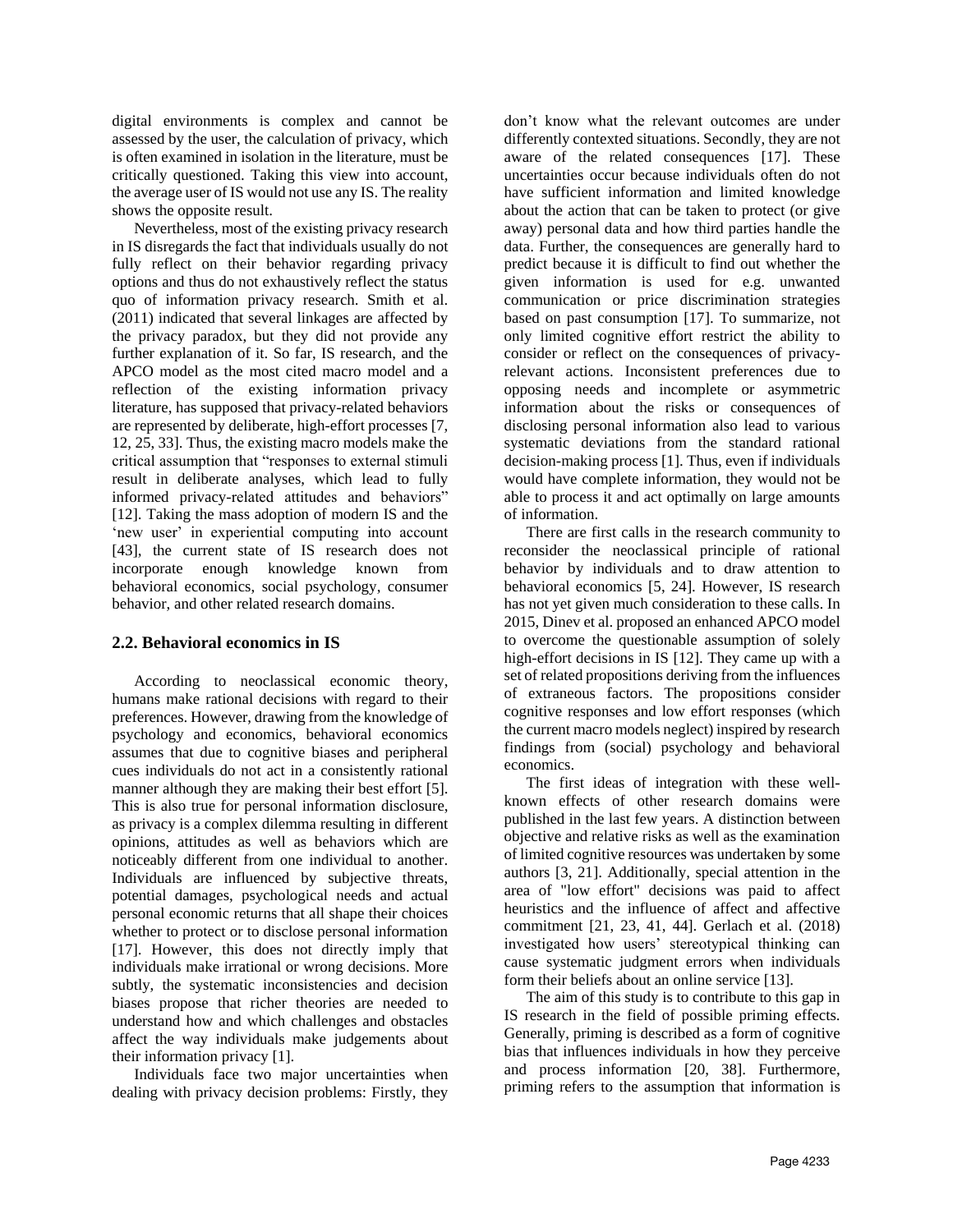not doubted and is directly classified as correct information when presented. Priming effects do occur in situations of low cognitive effort and are defined as misattributions that can influence actions as well as emotions [12, 38]. In this article, we focus on indirect priming (mostly denominated as associative or conceptual priming) [38]. Hence, it is a psychological technique and process that engages people in a task or exposes them to a stimulus [31]. A prime can occur or be implemented in different forms and in consequence activates associated memories (stereotypes, attitudes etc.). This cognitive, subconscious process may then affect individuals' attitude or performance on a subsequent task [38]. The findings of priming effects challenge the assumption that individuals make their decisions and judgments deliberately and independently [20].

# **3. Experimental study**

# **3.1. Research design**

In the present study, a textual priming stimulus was used as an independent variable. In order to carry out the experiment in a realistic and comprehensible context for the participants, the digital service email was chosen, since nowadays emails are used as the main communication medium, both privately and professionally. As a result, highly sensitive personal information is sent and received via email accounts. Since Google, as one of the largest providers of email accounts, has admitted that it is possible that Gmail's email accounts can be viewed by individuals from third parties, the privacy of users in this environment is at high risk. As this information was not made available to the general public or distributed proactively to all users of email accounts, this study examines whether the mere news of this privacy intrusion has an impact on the privacy concerns of the participants.

The aim of the chosen experimental research design is to answer cause and effect relations between two variables [16]. In the experiment, the independent variable is presented as a textual priming by showing the participants a sentence with regard to the possible privacy intrusion (third party access to their emails) of their email provider. The independent variable was varied by (I) a possible privacy intrusion and (II) by no privacy intrusion, according to the chosen definition of privacy concerns [11]. The textual priming was motivated by the confirmation of Google that emails can be read by third-party developers [14]. The textual priming and its operationalization are shown in Table 1.

| Textual        | Operationalization                                             |  |  |  |  |  |  |
|----------------|----------------------------------------------------------------|--|--|--|--|--|--|
| priming        |                                                                |  |  |  |  |  |  |
| stimulus       |                                                                |  |  |  |  |  |  |
| Possible       | Emails sent and received<br>by                                 |  |  |  |  |  |  |
| privacy        | PROVIDER<br>users<br>may                                       |  |  |  |  |  |  |
| intrusion (I)  | sometimes be read by real people                               |  |  |  |  |  |  |
|                | at third-party providers - not just                            |  |  |  |  |  |  |
|                | machines.                                                      |  |  |  |  |  |  |
| No privacy     | Emails sent and received<br>by                                 |  |  |  |  |  |  |
| intrusion (II) | PROVIDER users cannot be read                                  |  |  |  |  |  |  |
|                | by third parties.                                              |  |  |  |  |  |  |
|                | $\text{Table 1:}$ $\text{O}$ continualization of indicated and |  |  |  |  |  |  |

**Table 1.** Operationalization of independent.

To investigate the causal relation between a textual priming stimuli and participants' privacy concerns we adapted the App Information Privacy Concern (AIPC), which is based on central measurement instruments for information privacy concerns in the existing literature [9]. It builds upon the Concern For Information Privacy (CFIP) [34], the Internet Users' Information Privacy Concerns (IUIPC) [26], the Mobile Users' Information Privacy Concerns (MUIPC) [42], and the Global Information Privacy Concern (GIPC) of Smith et al. (1996)) and is applied in the context of apps. Because 17 items are not appropriate for an experimental study, as answering that much questions somehow forces participants to high-effort processes, we reduced the items on a 3+1 item group. Drawing upon the results of previous investigations regarding the validation of the construct "privacy concerns", we established privacy concerns as a second-order latent reflective factor. Consequently, the first-order constructs (1) "awareness" and (2) "collection" from Malhotra et al. [26] and the variable (3) "perceived intrusion" from Xu et al. [42] reflect the users' privacy concerns. To measure the (4) "general information privacy concern" of users, we followed Smith et al. [34] and adapted the variable of Malhotra et al. [26, 34]. The items were translated to German and adapted for digital services and goods. Consequently, we propose that the consumer's privacy concerns regarding email services will be shaped by the variables "awareness", "collection", and "perceived intrusion".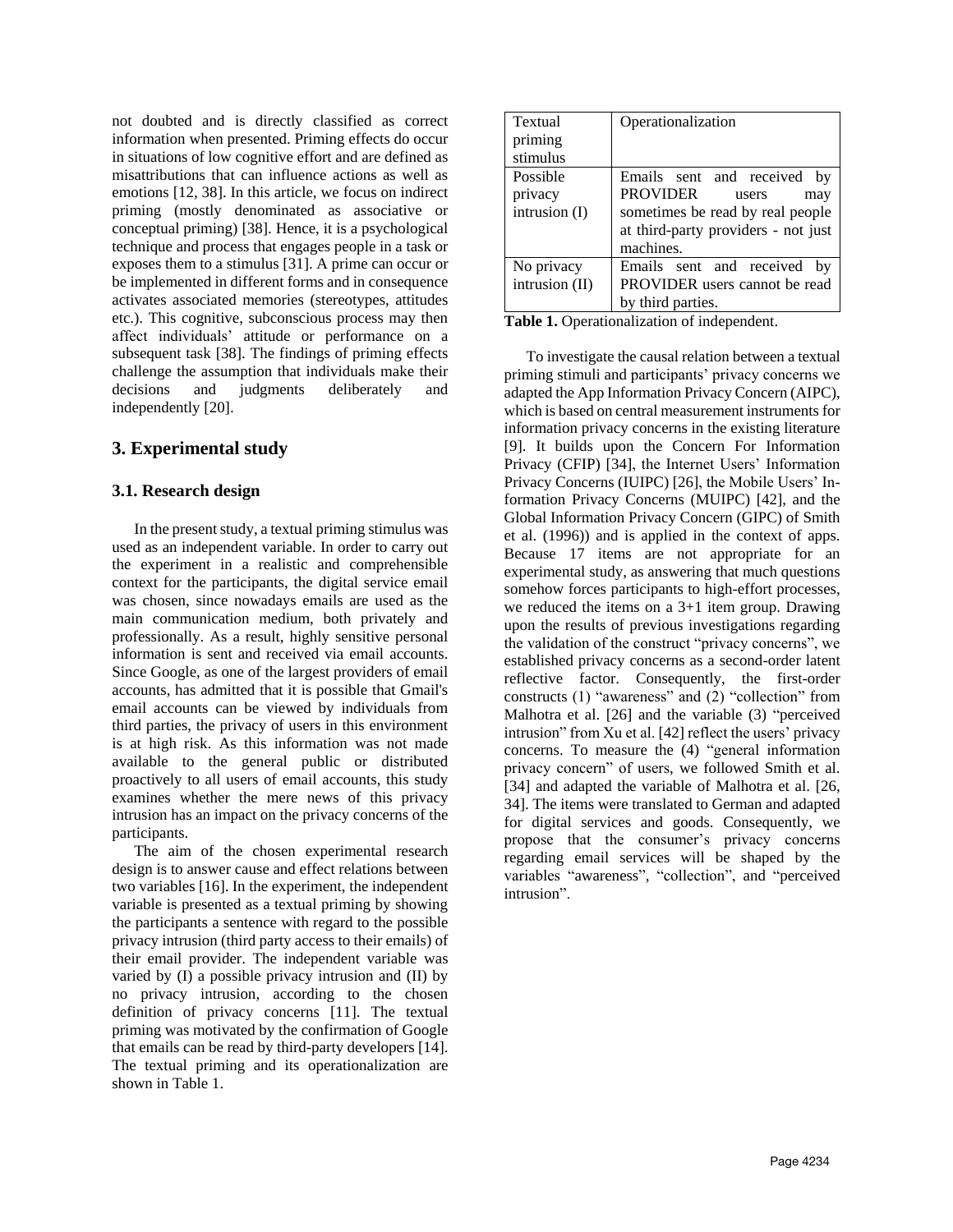| No.                                 | $Items - 3-item$ privacy concern      | Source  |
|-------------------------------------|---------------------------------------|---------|
| 1                                   | It is very important to me that I am  | $[26]$  |
|                                     | aware and well informed about         |         |
|                                     | how my personal information is        |         |
|                                     | used.                                 |         |
| $\mathfrak{D}$                      | Normally it annoys me when            | [26,    |
|                                     | digital services ask me for personal  | 34, 42] |
|                                     | information.                          |         |
| 3                                   | I feel that due to the use of digital | [26,    |
|                                     | services, personal information        | 42]     |
|                                     | about me is on the market that,       |         |
|                                     | when used, invades my privacy.        |         |
| General Information Privacy Concern |                                       |         |
| 4                                   | Compared to other people, I'm         | [26,    |
|                                     | more sensitive to how digital         | 34]     |
|                                     | service providers handle<br>my        |         |
|                                     | personal information.                 |         |

| Table 2. Operationalization of dependent variable. |  |
|----------------------------------------------------|--|
|----------------------------------------------------|--|

To address the research question we conducted an online experiment using a one factorial-subject design. Participants were randomly assigned to either one of the treatment groups or the control group.

#### **3.2. Data collection and descriptive results**

The experiment was conducted as an online experiment from May 2019 to June 2019. The participants were students from a German university. The experiment was conducted by personally addressing students before their lectures. The (same) experimenter gave a short and always similar introduction about the conducted experiment. Following this, the experimenter encouraged the participants to enter a short-URL to get access to the study with their smartphone. Thus, we aimed to exclude the experimenter bias and to ensure independent samples.

After the personal introduction, the participants gained access via a short-URL and were forwarded to a website designed and provided with the software Qualtrics. When the participants were forwarded to the website, they were shown a short welcome site and after that asked which email provider they use. After the self-categorization by email provider, the participants were exposed to the textual priming stimulus, which they were asked to read. Subsequently, the participants were asked to answer the three items of the context adapted privacy concern and the additional item about their "general information privacy concerns". Accordingly, the experiment was conducted as an anonymous online experiment.

276 (n=276) participants were in the study. After deleting questionnaires which contained incomplete returns, 241 (n=241) data sets were included in the analysis. The participants were randomly distributed to the three groups: 88 participants (n=88) in treatment I (possible privacy intrusion), 70 participants (n=70) to the treatment II (no privacy intrusion) and 83 participants (n= 83) to the control group (no stimulus). The mean value (MV) of participants' age was 22.58 (SD=6.158). Of the remaining participants, 36.1%  $(n=87)$  were female, 62.2% were male  $(n=150)$ , and 1.7% were non-binary  $(n=4)$ . 67  $(n=67)$  participants used Google mail and  $172$  (n=172) used other email accounts (2 missing values).

In this study we distinguish between users of Gmail and users of other email accounts based on one differentiation. Only Google has publicly admitted that emails sent and received by Googlemail users may sometimes be read by real people at third-party providers – not just machines; which corresponds to the textual priming stimulus used in this study for privacy intrusion. Due to this announcement, which attracted a lot of media attention, a different degree of sensitivity for privacy can be assumed between users of Googlemail and users of other email accounts.

The descriptive results of the study are shown in Table 3.

| Participants          | $n=241$      |
|-----------------------|--------------|
| Female                | $n = 87$     |
| Male                  | $n=150$      |
| Non-binary            | $n=4$        |
| <b>Users of Gmail</b> | $n=67$       |
| Users of other email  | $n=172$      |
| accounts              |              |
| <b>Treatment I</b>    | $n = 88$     |
| <b>Treatment II</b>   | $n=70$       |
| Control Group         | $n = 83$     |
| Age                   | MV 22.58     |
|                       | $(SD=6.158)$ |

**Table 3.** Descriptive results.

#### **3.3. Group analysis and results**

In order to evaluate the data according to the research question, different levels of analysis were chosen. We followed the classical experimental analysis [6, 32, 39]. We compared mean values (MV) by a one-way ANOVA of the treatment group I, the treatment group II and the control group regarding their 3-item privacy concerns and their General Information Privacy Concern. Furthermore, we compared mean values (MV) by t-test of the experimental group (exposed to a stimulus) and the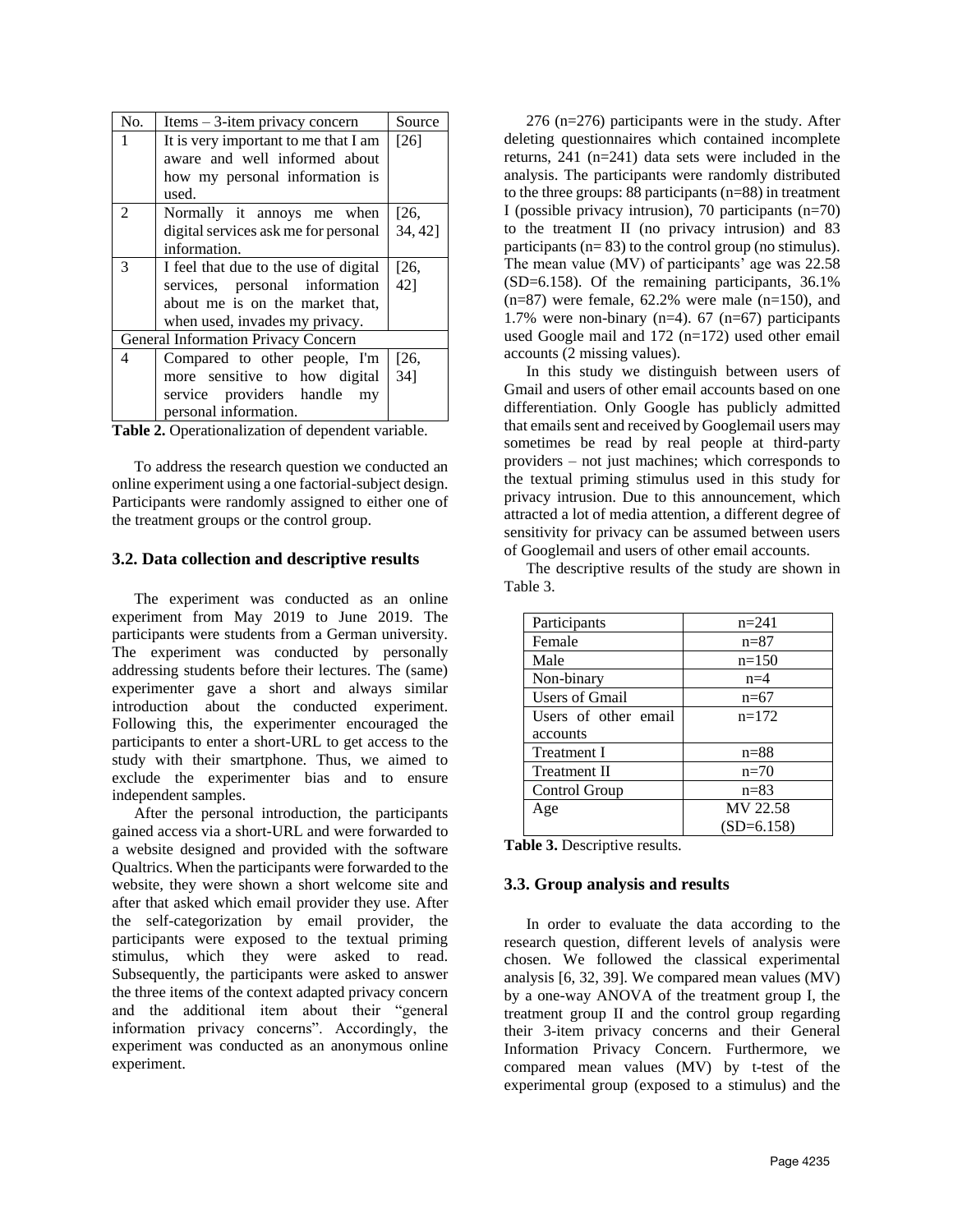control group regarding their 3-item privacy concerns and their general information privacy concern. To get a deeper understanding of the underlying effects, we additionally analyzed the data on a single-item level. The analysis was done for the complete data set, for the sub-group of Gmail users, and the sub-group of users of other email accounts. Differences on a 95% confidence interval were reported as significant results. Differences on a 90% confidence interval were characterized as not significant (n.s.). We also reported their values as these results can serve as interesting tendencies.

#### **Complete data set**

From a perspective of the whole data set, no significant differences (n.s.) between the two treatment groups and the control group could be identified, neither for the 3-item privacy concerns  $[F(2, 238) = 2.824, p = .061]$ , nor for the general information privacy concern  $[F(2, 238) = .9, p = .408]$ .

In a grouping of the data into the distinction between treatment group and control group, differences on a 90% confidence interval show both at the level of the 3-item concern and at the level of the single-item perceived intrusion (item no. 3). The results regarding the complete data set are shown in Table 3.

| Complete                    | Experimental vs. control                       |
|-----------------------------|------------------------------------------------|
| data set                    |                                                |
| 3-item                      | $(n.s.)$ ; $p<0.1$ ; $t(241)=1.865$ ; $p=.064$ |
| privacy                     |                                                |
| concern                     |                                                |
|                             | (n.s.)                                         |
| $\mathcal{D}_{\mathcal{L}}$ | (n.s.)                                         |
| 3                           | $(n.s.)$ ; $p<0.1$ ; $t(241)=1.702$ ; $p=.091$ |
|                             | (n.s.)                                         |

**Table 3.** Results of complete data set (experimental vs. control).

When considering the female participants in the experiment, no significant differences between the three groups can be identified, neither for the 3-item privacy concerns  $[F(2, 84) = 2.974, p = .057]$ , nor for the general information privacy concern  $[F(2, 84) =$ 1.544,  $p = .220$ ].

Significant differences, however, can be detected in the women subgroup when comparing the experimental group and the control group. Both the 3 item concern and the single-item perceived intrusion show significant differences (see Table 4).

| Complete | Female                                        |
|----------|-----------------------------------------------|
| data set | Experimental vs. control                      |
| 3-item   | $p<0.05$ ; t(87)=2.393; $p=.020$              |
| privacy  |                                               |
| concern  |                                               |
|          | (n.s.)                                        |
| 2        | (n.s.)                                        |
| 3        | $p<0.01$ ; t(87)=3.157; p=.002                |
|          | $(n.s.)$ ; $p<0.1$ ; $t(87)=1.947$ ; $p=.055$ |

**Table 4.** Results of complete data set (experimental vs. control) for female.

No significant differences between the three groups could be observed in the subgroup of male, neither for the 3-item privacy concerns  $[F(2, 147) =$ 1.396,  $p = .251$ , nor for the general information privacy concern  $[F(2, 147) = .502, p = .606]$ .

In the differentiation between the experimental group and the control group, the 3-item-concern shows results on a 90% confidence interval (see Table 5).

| Complete       | Male                                       |
|----------------|--------------------------------------------|
| data set       | Experimental vs. control                   |
| 3-item         | $(n.s.)$ ; $p<0.1$ ;t(99)=1.783; $p=0.078$ |
| privacy        |                                            |
| concern        |                                            |
|                | (n.s.)                                     |
| $\overline{2}$ | (n.s.)                                     |
| $\overline{3}$ | (n.s.)                                     |
|                | n.s.                                       |

**Table 5.** Results of complete data set (experimental vs. control) for male.

#### **Users of Gmail**

When considering the group of Gmail users, no significant differences can be detected between the three groups, neither for the 3-item privacy concerns  $[F(2, 64) = .193, p = .825]$ , nor for the general information privacy concern  $[F(2, 64) = .368, p =$ .694]. No significant differences could be identified when isolating genders, either.

#### **Users of other email accounts**

When considering the group of users of other email accounts, significant differences can be observed. With regard to the group comparison, significant differences can be identified on the level of the 3-item concern as well as on the level of the single-items collection and perceived intrusion (see Table 6).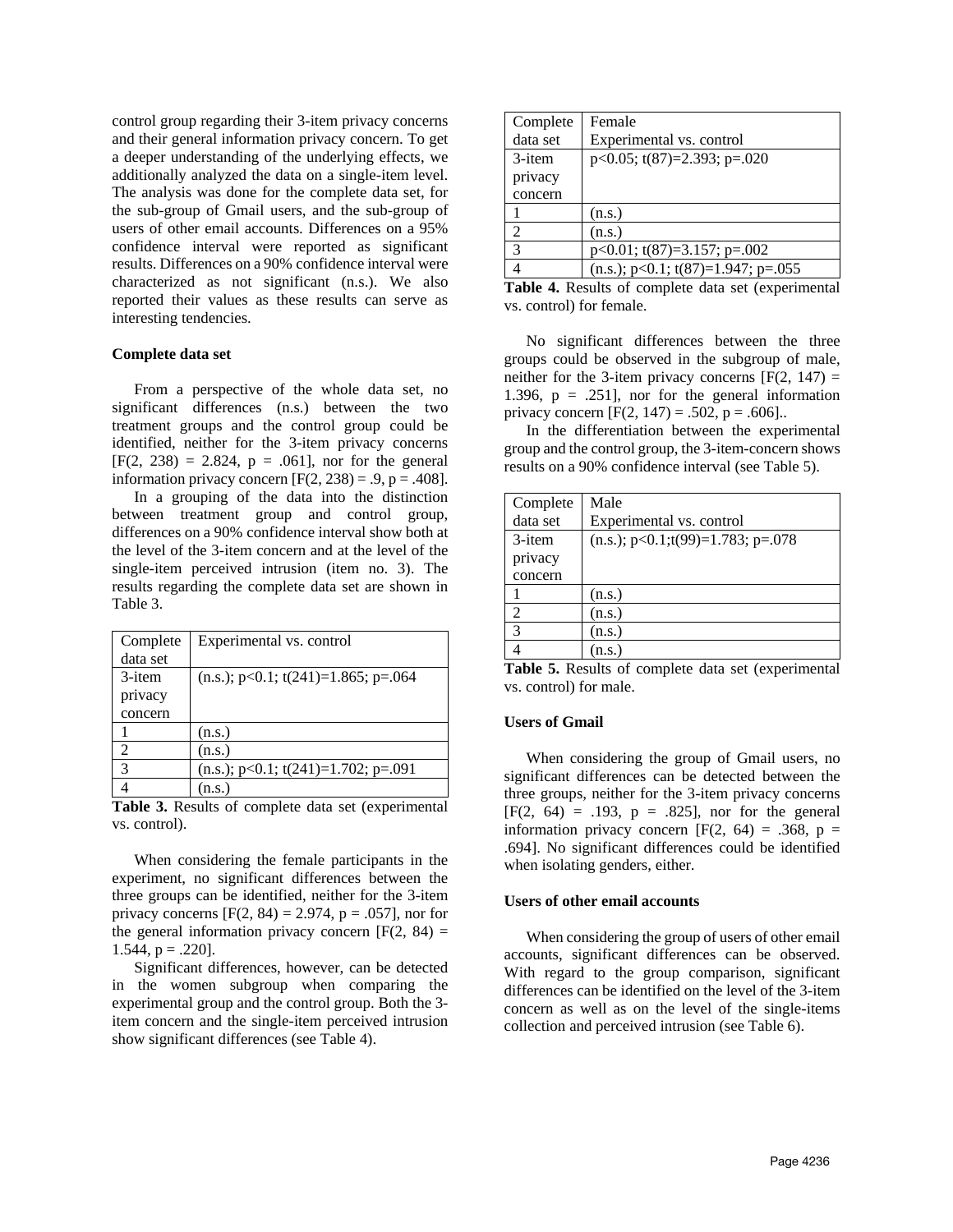| Other          | Female & Male                    |
|----------------|----------------------------------|
| email          |                                  |
| acc.           |                                  |
| 3-item         | $F(2, 169) = 4.708$ , p = .010   |
| privacy        |                                  |
| concern        |                                  |
|                | (n.s.)                           |
| $\mathfrak{D}$ | $F(2, 169) = 3.421$ , $p = .035$ |
| 3              | $F(2, 169) = 3.197$ , $p = .043$ |
|                | (n.s.)                           |

Table **6.** Results of users of other email accounts.

A comparison of the results between the experimental group and the control group reveals considerable differences, as shown in Table 7. Significant differences can be identified at the 3-item privacy concern, as well as for the single-item perceived intrusion.

| Other         | Female & Male                                  |
|---------------|------------------------------------------------|
| mail-acc.     | Experimental vs. control                       |
| 3-item        | $p<0.05$ ;t(113)=2.422; p=.017                 |
| privacy       |                                                |
| concern       |                                                |
|               | $(n.s.)$ ; $p<0.1$ ;t(113)=1.804; $p=0.074$    |
| $\mathcal{D}$ | (n.s.)                                         |
| 3             | $p<0.05; t(113)=2.342; p=.021$                 |
|               | $(n.s.)$ ; $p<0.1$ ;t $(113)=1.758$ ; $p=.081$ |

Table 7. Results of users of other email accounts (experimental vs. control).

Looking at the female participants in the study from the subgroup of users of other email accounts, an interesting picture emerges. Differences between the three groups appear for the 3-item privacy concern and the single-items collection and perceived intrusion, as shown in Table 8.

| Other          | Female                                |
|----------------|---------------------------------------|
| email          |                                       |
| acc.           |                                       |
| 3-item         | $F(2, 68) = 4.152$ , $p = .020$       |
| privacy        |                                       |
| concern        |                                       |
|                | (n.s.)                                |
| $\mathfrak{D}$ | (n.s.)                                |
| 3              | $F(2, 68) = 6.501$ , $p = .003$       |
|                | $(n.s.)$ ; F(2, 68) = 2.859, p = .064 |

**Table 8.** Results of female users of other email accounts.

Furthermore, significant and highly significant differences can be identified in the distinction between

the experimental group and the control group (see Table 9).

| Other     | Female                               |
|-----------|--------------------------------------|
| mail-acc. | Experimental vs. control             |
| 3-item    | $p<0.01; t(71)=2.806; p=.007$        |
| privacy   |                                      |
| concern   |                                      |
|           | $(n.s.); p<0.1; t(71)=1.692; p=.099$ |
| 2         | (n.s.)                               |
| 3         | $p<0.01; t(71)=3.830; p=.000$        |
|           | $p<0.05; t(71)=2.590; p=.012$        |

|  | <b>Table 9.</b> Results of female users of other email |  |  |  |
|--|--------------------------------------------------------|--|--|--|
|  | accounts (experimental vs. control).                   |  |  |  |

A contrasting picture emerges when looking at the male study participants in the subgroup of users of other email accounts. No significant differences between the three groups can be identified, neither for the 3-item privacy concerns  $[F(2, 97) = 1.560, p =$ .215], nor for the general information privacy concern  $[F(2, 97) = .300, p = .741]$ . No significant differences were found in the differentiation between experimental group and control group.

# **4. Interpretation and discussion**

In the introduction we posed the research question: Do textual priming stimuli have an influence on the privacy concerns of users of information systems?

To answer this question, we presented an online experiment providing the influence of textual stimuli on information privacy concerns. With the experiment we provide both an independent variable derived from what we observed in the context of private email accounts and a shortened privacy concern as a dependent variable which is appropriate for low effort driven experimental research.

An interesting result is the massively different reaction of users of the Gmail service and users of other email services. Users of Gmail, for example, do not show any significant differences between the different groups - neither in the differentiation of the three main groups nor in the discrimination of the gender. However, users of other email services show a completely opposite picture. They show significant and sometimes highly significant differences between the different groups.

A possible explanation of these interesting results can be derived on several levels. For one thing, users of Google's services may have lower privacy expectations – especially about Google's services – and may therefore not respond to the stimuli presented. They may be more accustomed to exchanging data for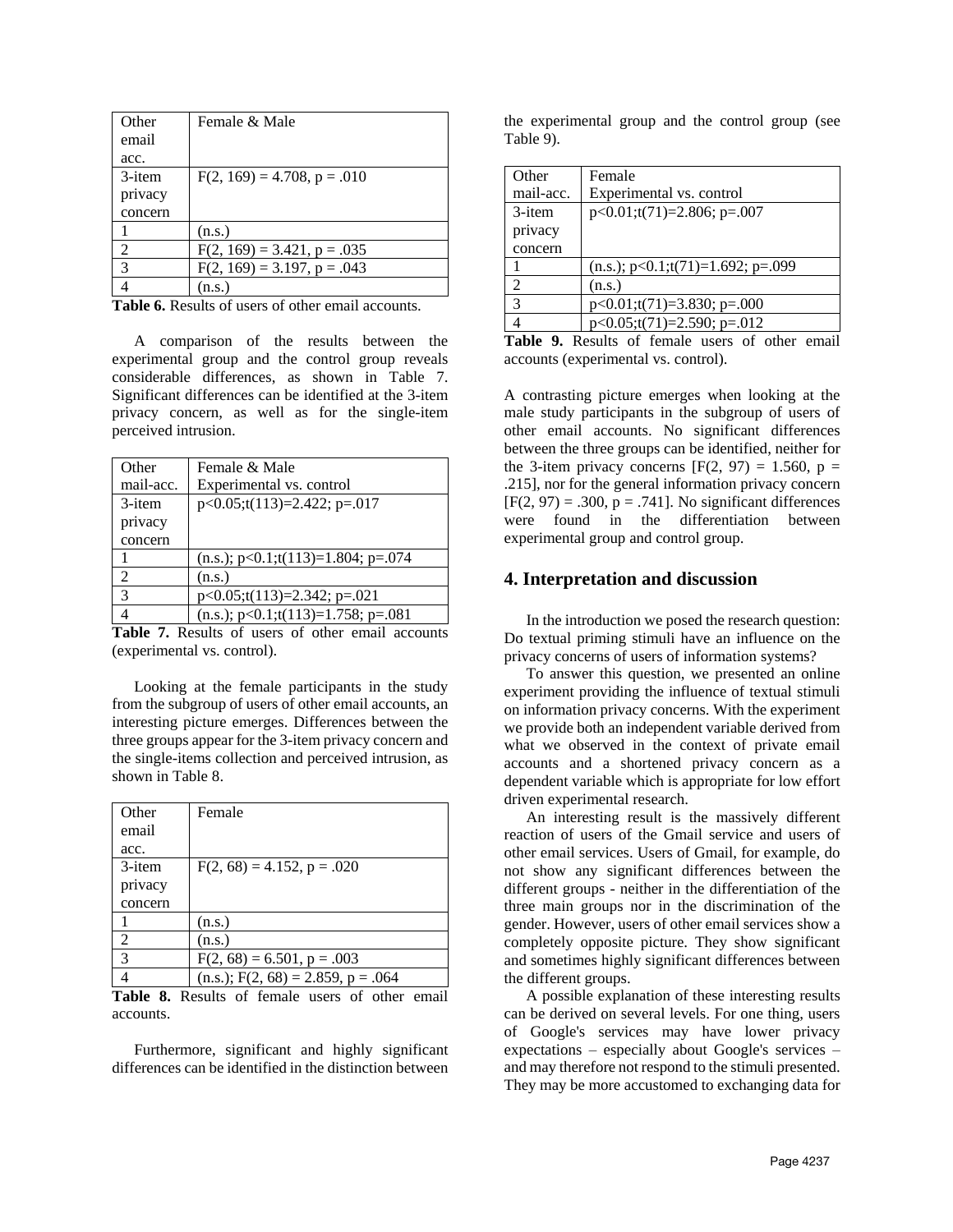digital services. In addition, users of other email services may have greater confidence in their provider and therefore react more sensitively to the stimuli.

This can lead to two perspectives for explaining the results. On the one hand, users of Google services may be more digital per se. They are used to navigating in digital environments and have a higher awareness of their privacy calculus. On the other hand, a higher degree of resignation can also explain the results. For example, it is conceivable that users of Google services have already resigned and see no real chance of protecting their privacy in digital systems. They may therefore have already surrendered more to their fate of losing privacy, since the only alternative is not to use the digital services.

Another interesting result is the more pronounced effect in the group differentiation between the experimental group and the control group. Thus, the variation of the stimulus in the treatment group leads to a weaker effect than the differentiation between experimental group and control group. This can be interpreted by the fact that the mere idea that third parties read the email account leads to higher data protection concerns. Consequently, the mere discussion of the issue leads to an increase in data protection concerns.

# **5. Limitations and further research**

The experiment is subject to several limitations due to the nature of our research. Firstly, the sample is not representative for Germany, nor the worldwide users of email accounts. Furthermore, it does not consider culturally bound issues. By addressing specific lectures for the data collection, we also limited our validity in terms of a deficit of randomization. An additional limitation lies in the field of the context of email accounts, which also limits the generalizability of the findings for the use of IS. Beyond that, we do not know much about the predispositions of our participants, e.g. their relationship to the provider, their level of integration of their provider, or their personal dispositions like their level of literacy or their previous experiences with privacy-related decision situations. Further, according to the enhanced APCO model, we did not bear related constructs (e.g. privacy calculus and trust) in mind which could affect the privacy concern and its liability to the exposed stimuli. It has been taken into account that privacy concerns do not necessarily lead to actual behaviors. Moreover, the contextual dependence is an important factor when it comes to information privacy [7, 27, 33]. Therefore, it is likely that individuals have divergent privacy concerns depending on which apps they use. They

might have high concerns regarding health and banking apps but could have lower concerns while using gaming or news apps. In addition, we query privacy concerns directly with the dependent variable. This can lead to socially desirable answers and distort the results.

This experiment represents a first step towards the experimental investigation of privacy-related questions and thus directly takes up the call for research by Dinev et al. (2015 and Goes (2013) [12, 15]. Already at a low-threshold level of priming stimuli, significant and sometimes highly significant effects on privacy concerns can be identified. This leads to the assumption that numerous cause-effect mechanisms, which may be based on behavioral economics and social psychology, influence the behavior of individuals in IS.

From the perspective of a new user of information systems, the insights of related disciplines must also enter the domain of IS. With the increasing integration of IS in the everyday life of users, it is essential to research and understand digital consumer behavior. Only in this way can new applications and systems be developed and effective consumer protection achieved.

# **6. References**

[1] Acquisti, A., "Nudging Privacy: The Behavioral Economics of Personal Information", IEEE Security and Privacy Magazine, 7(6), 2009, pp. 82–85.

[2] Acquisti, A., L. Brandimarte, and G. Loewenstein, "Privacy and human behavior in the age of information", Science (New York, N.Y.), 347(6221), 2015, pp. 509–514.

[3] Adjerid, I., E. Peer, and A. Acquisti, "Beyond the Privacy Paradox: Objective versus Relative Risk in Privacy Decision Making", 2016/04/16.

[4] Akerlof, G.A., "The market for "lemons": Quality uncertainty and the market mechanism", The quarterly journal of economics, 84(3), 1970, pp. 488–500.

[5] Ariely, D., "The End of Rational Econonmics", Harvard business review, 87(7/8), 2009, pp. 78–84.

[6] Bargh, J.A., M. Chen, and L. Burrows, "Automaticity of social behavior: Direct effects of trait construct and stereotype activation on action", Journal of Personality and Social Psychology, 71(2), 1996, pp. 230–244.

[7] Bélanger, F. and R.E. Crossler, "Privacy in the Digital Age: A Review of Information Privacy Research in Information Systems", MIS Quarterly, 35(4), 2011, 1017- A36.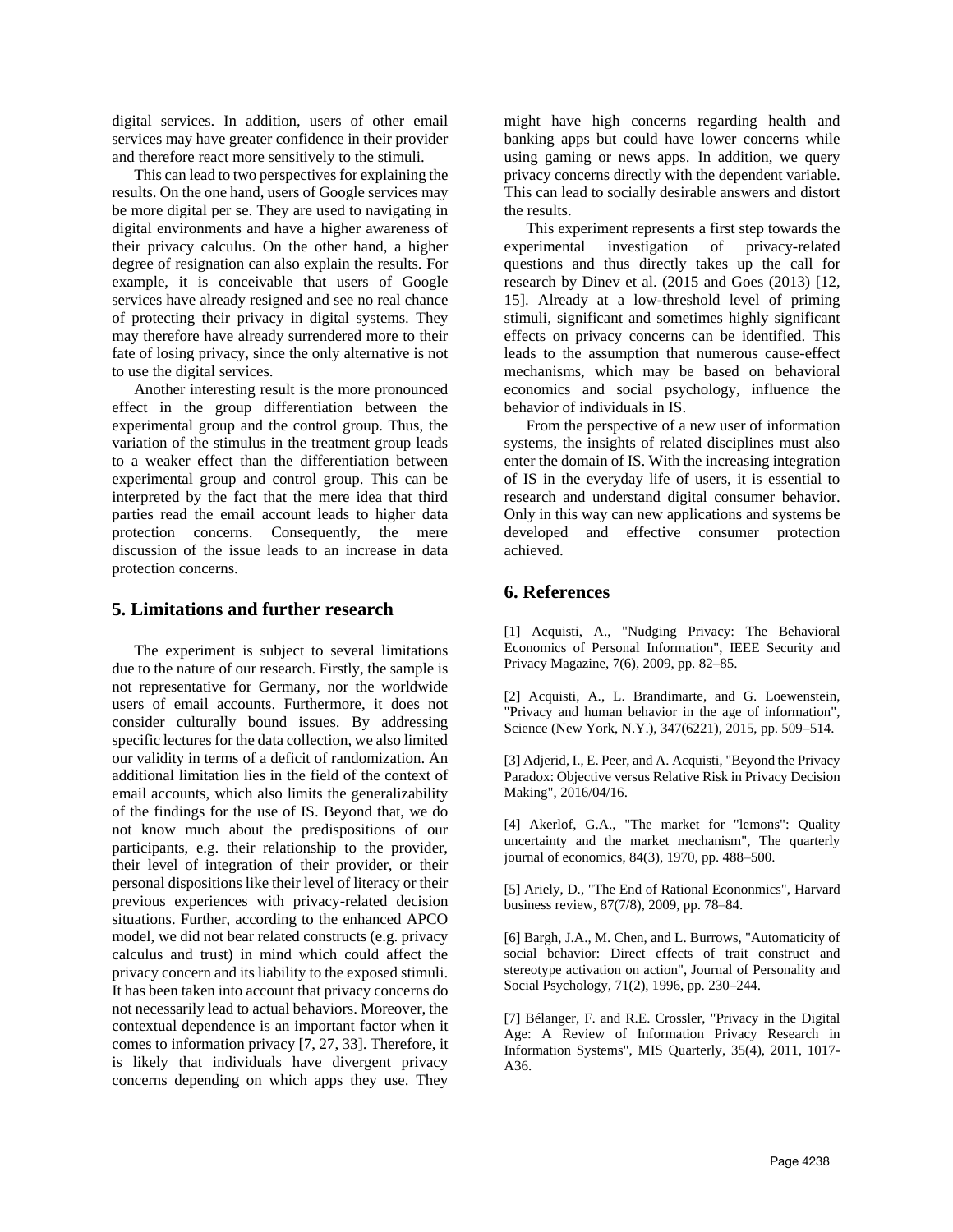[8] Bennett, C.J., "The political economy of privacy: a review of the literature", Center for Social and Legal Research, 1995.

[9] Buck, C. and S. Burster, "App Informations Privacy Concerns", AMCIS 2017 proceedings, 2017.

[10] Culnan, M.J. and P.K. Armstrong, "Information Privacy Concerns, Procedural Fairness, and Impersonal Trust: An Empirical Investigation", Organization Science, 10(1), 1999, pp. 104–115.

[11] Dinev, T. and P. Hart, "An Extended Privacy Calculus Model for E-Commerce Transactions", Information Systems Research, 17(1), 2006, pp. 61–80.

[12] Dinev, T., A.R. McConnell, and H.J. Smith, "Research Commentary—Informing Privacy Research Through Information Systems, Psychology, and Behavioral Economics: Thinking Outside the "APCO" Box", Information Systems Research, 26(4), 2015, pp. 639–655.

[13] Gerlach, J., T. Widjaja, and P. Buxmann, "Handle with care: How online social network providers' privacy policies impact users' information sharing behavior", The Journal of Strategic Information Systems, 24(1), 2015, pp. 33–43.

[14] https://www.bbc.com/news/technology-44699263.

[15] Goes, P.B., "Editor's comments: information systems research and behavioral economics", MIS Quarterly, 37(3), 2013, pp. iii–viii.

[16] Gravetter, F.J. and L.-A.B. Forzano, Research methods for the behavioral sciences, 5th edn., Cengage Learning, Stamford, CT, 2016.

[17] Grossklags, J. and A. Acquisti, "What Can Behavioral Economics Teach Us about Privacy?", 2, pp. 363–377.

[18] Hirshleifer, J., "Where Are We in the Theory of Information?", The American Economic Review, 63(2), 1963, pp. 31–39.

[19] Hong, W. and J.Y.L. Thong, "Internet Privacy Concerns: An Integrated Conceptualization and Four Empirical Studies", MIS Quarterly, 37(1), 2013, pp. 275– 298.

[20] Kahneman, D., Thinking, fast and slow, Penguin Books, London, 2012.

[21] Kehr, F., T. Kowatsch, D. Wentzel, and E. Fleisch, "Blissfully ignorant: the effects of general privacy concerns, general institutional trust, and affect in the privacy calculus", Information Systems Journal, 25(6), 2015, pp. 607–635.

[22] Kokolakis, S., "Privacy attitudes and privacy behaviour: A review of current research on the privacy paradox phenomenon", Computers & Security, 64, 2017, pp. 122– 134.

[23] Kordzadeh, N. and J. Warren, "Communicating Personal Health Information in Virtual Health Communities: A Theoretical Framework", in IEEE 8th International Symposium on Service-Oriented System Engineering (SOSE), 2014: 7 - 11 April 2014, Oxford, United Kingdom ; [including workshop/simposium papers, 2014 47th Hawaii International Conference on System Sciences (HICSS), Waikoloa, HI, 1/6/2014 - 1/9/2014. 2014. IEEE: Piscataway, NJ.

[24] Lee, L., O. Amir, and D. Ariely, "In Search of Homo Economicus: Cognitive Noise and the Role of Emotion in Preference Consistency", Journal of Consumer Research, 36(2), 2009, pp. 173–187.

[25] Li, Y., "Empirical Studies on Online Information Privacy Concerns: Literature Review and an Integrative Framework", Communications of the Association for Information Systems, 28, 2011.

[26] Malhotra, N.K., S.S. Kim, and J. Agarwal, "Internet Users' Information Privacy Concerns (IUIPC): The Construct, the Scale, and a Causal Model", Information Systems Research, 15(4), 2004, pp. 336–355.

[27] Nissenbaum, H.F., Privacy in context: Technology, policy, and the integrity of social life, Stanford Law Books an imprit of Standford University Press, Stanford, California, 2010.

[28] Norberg, P.A., D.R. Horne, and D.A. Horne, "The Privacy Paradox: Personal Information Disclosure Intentions versus Behaviors", Journal of Consumer Affairs, 41(1), 2007, pp. 100–126.

[29] Ozdemir, Z. d., H. Jeff Smith, and J.H. Benamati, "Antecedents and outcomes of information privacy concerns in a peer context: An exploratory study", European Journal of Information Systems, 26(6), 2017, pp. 642–660.

[30] Pavlou, P.A., "State of the information privacy literature: Where are we now and where should we go?", MIS Quarterly, 35(4), 2011, pp. 977–988.

[31] Samson, A. and G. Loewenstein, The Behavioral Economics Guide, 2014.

[32] Schwarz, N., H. Bless, F. Strack, G. Klumpp, and al et, "Ease of retrieval as information: Another look at the availability heuristic", Journal of Personality and Social Psychology, 61(2), 1991, pp. 195–202.

[33] Smith, H.J., T. Dinev, and H. Xu, "Information Privacy Research: An Interdisziplinary Review", MIS Quarterly, 35(4), 2011, pp. 989–1015.

[34] Smith, H.J., S.J. Milberg, and S.J. Burke, "Information Privacy: Measuring Individuals' Concerns about Organizational Practices", MIS Quarterly, 20(2), 1996, p. 167.